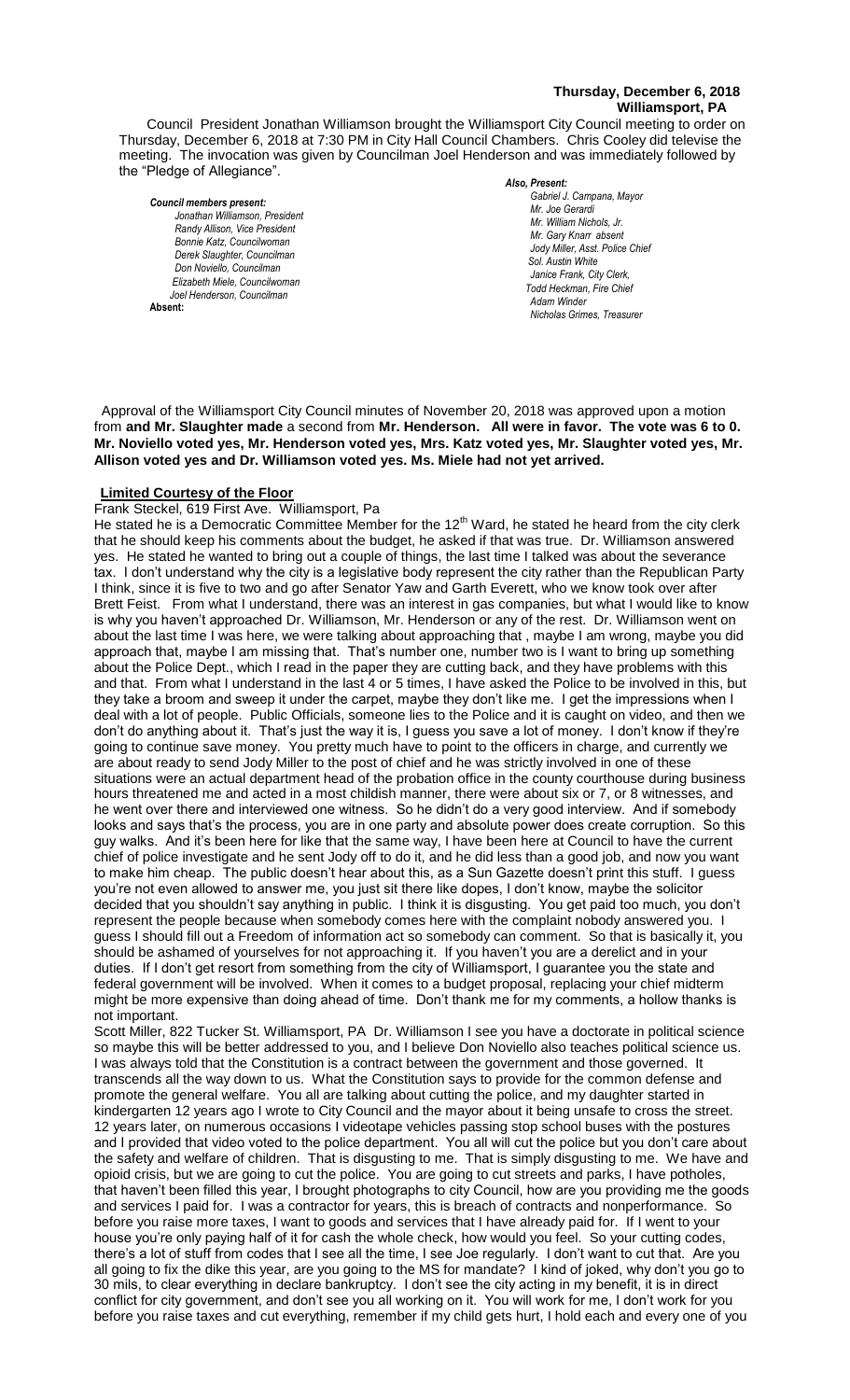all personally responsible. If any child gets hurt, I will hold you all responsible. You probably have your own I'm sorry speeches all written up for when somebody gets hurt. But prove to me that you care.

#### **Bill#1717-18**

#### **An Ordinance of the City of Williamsport, County of Lycoming & Commonweal of PA fixing the Tax Rate for All City Purposes for the Year 2019 (first reading)**

The City Clerk read the ordinance.

Dr. Williamson asked for a motion to adopt this ordinance in first reading.

#### **Mrs. Katz made the motion and it was seconded by Mr. Slaughter.**

 Dr. Williamson stated before I turn this over to Mr. Nichols let me comment on the change in procedure this year. People who have followed this process in the past note that often in our first reading we deal with the expenditure side, or the general fund budget, of the city in which we figure out what the costs are of the city, to run the government over the next year, and then we fixed the tax rate afterwards. Using my discretion as president, I thought that maybe we would change that order this year and see how it reframed our discussion of the issues by starting with the question of what is it that we can afford, and figure out how to live within those means. We will see how it goes this evening, if we need to revise the order of the two items and second readings and we will do it. But I think we will go and see how it goes this way.

 Mr. Nichols stated this ordinance is on first reading and it adopts the tax rate for 2019 at 15.37 mils this translates to \$15.37 per 1000 taxable real estate in the City of Williamsport. As indicated in the budget, this tax rate expects to generate \$13,378,122 which is for the anticipated LERTA abatements and for collection of 92%. The number that I just presented is different from the line item in your budget, and that's where we added the 2% of economic consideration of growth in the tax base. This ordinance relates to Mayor Campana's budget proposal which incorporates many of the recommendations provided in the financial plan and as presented will ensure the continued viability of the city, of controlling costs and increasing revenue and most importantly providing services to the city of Williamsport. Mayor Campana had to make a lot of difficult decisions so he wouldn't have any more of a tax increase and develop a strategy to ensure that the city maintains a strong financial position in light of the challenges in finding new opportunities for additional revenues. So with that said the administration is asking for your approval on the first reading. Dr. Williamson asked for comments or questions on the tax rate.

 Mr. Henderson stated this is obviously a different way to do this as you have mentioned earlier. The question you reference was what can we afford? I don't know if we can answer that question, I'm not sure if we can afford what we have here, but what are we willing to do? Maybe that's the better question. I know that what we have in the proposed budget seems to me a bit inflated as far as the income estimates and how will that affect this tax rate. It's hard to have that conversation quickly.

 Dr. Williamson stated it is and I admit we may not be able to. But I wanted to see how far we could get in this discussion. So to contribute some thoughts, we go back into information that was generated for the financial plan, that over the course of 2011, the millage rate of the city has gone from 10.18 mils to the current one which is 14.72 mils in the mayor's proposed budget would take us .65 mils higher than the 14.72 so that it will be 15.37. All members of council have struggled with the proposed budget on the expenditure and the revenue side, and as in every year we have particular planes as we will discuss and debate, and some will pass and some will fail. But the end we will end up with a budget, and the most difficult budget, we know it is destined to be that. The question is, can we live within, what means can we live within? Can we live within the current tax rate of 14.72 while still providing reasonable level of services that are expected? Do we need to increase it to 15.7 which is the mayor's proposed increase, is there some number in between there's that is between that number? Or is there some number higher that would allow us to sustain what we have? So what are the means that we can afford, and then one of the means do we believe we can live within in terms of providing as much as the services required that we must provide us the city to the citizens of Williamsport?

 Mr. Allison stated and that really goes to the point of some of the public comments we heard here. There is an expectation that the services are going to meet a certain level and there's a desire to see that the taxes don't rise? It is a three year projection of things that we know, we could use this years ago but we haven't so now we are adding critical point now. So far the increased revenue from property taxes have covered the growth from expenditures, but we have reached a breaking point there. Our expenditures have been growing and we are about 3%, and everybody knows that salaries and benefits are 80% roughly of our budget. If you going to save money, that's where you going to save it. In our government.

 Dr. Williamson stated by salary and benefits the mean salary, and pensions, we mean health insurance, FICA, Workmen's Comp., and over time and comp time. All of those things are incorporated in that 80% number.

 Mr. Allison said the more dollars you spend the salary, intended things around it increases well. Are those expenses, projected to increase steadily over the next three years, 2019 to 26.4 million, 27.1 million in 2020, and 27.9 million in 2021. So estimating if we keep everything the same as far as personnel and salary and benefits, we are not going to be able to cover that increase, where our tax rate is now. We are doing a basic math problem, if this site goes up this much, and we can't raise this up any higher, because people don't want the taxes any higher, then the site is going to have to come down to meet that somehow. We have to find those savings, and they are significant dollars. If it was standard \$20,000, we can figure that out but were getting to, and we can't forget about the MMO which is close to \$4 million this year. It is a huge year. So we passed the ordinance with the millage rate in it and now are looking at all these details. As we heard, we heard the voice of a lot of the public, they don't want police cut, they don't want higher taxes. That is a tough one. I don't either, that is not something anybody wants to do, but it is something that in this budget to make it work. That's what where going to back into in figure out at this point.

 Dr. Williamson stated salary and benefits the only way to bring it down is to cuts and individual positions for over a medium term of' over several years of five or 10 years at a time is to find ways for negotiating restrictions or benefits. So 80% of your salary on benefits, that means having additional people.

 Mr. Henderson stated the difficult tasks we had is the option of raising taxes, because in a typical house they don't have that option, they don't go to the employer and say look I can't afford to live this way without you raising my salary, at work, cause I can't afford to pay my bills. For us it is not an option, not to raise taxes, and that's we want more potholes and less officers. Are taxpayers willing to go that far and make some cuts? That is not what I am hearing, so we have to raise taxes. I'm not sure that this particular race in taxes is enough, I'm not sure .65 is going to do it so unless somebody has some ideas as to making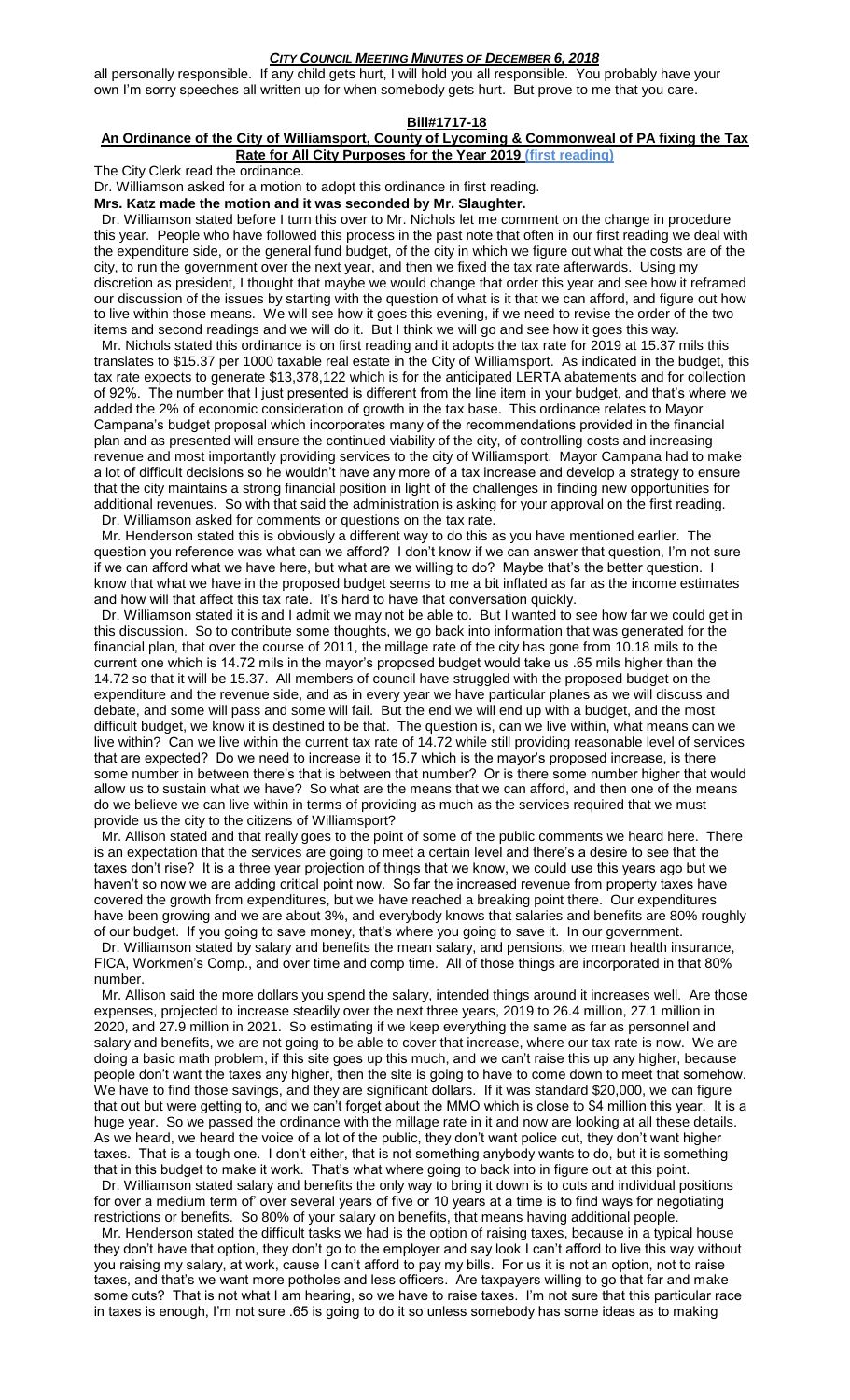some major cuts in this proposed budget which already has some major cuts and I think the only option for us is to raise this amount.

 Mr. Allison stated he just wanted to commend our Streets and Parks department because they have filled a lot of those pot hose and there's been a lot of streets paid over this year. So a lot of that has been fixed and I don't want to leave that hanging out there, the employees did a great job and so did the administration and getting that done.

 Mr. Henderson stated by point in mentioning that was only to tie back from some of the comments that were already made.

 Dr. Williamson stated I like to point out some more things that would shape our discussion, one the app salute affects or whatever we end up with, it is an absolute burden on our taxpayer. The other part we should miss is a relative impact, when your friend or neighbor writes a check which is 1/30 of the check you write for the same value house, it starts your thinking process. We were talking about financing of local government this semester, one of the students wrote about the concept of voting with their feet. The problem for the city is not if I get reelected or you get reelected, the problem for the city is if the people simply give up and move out. That does none of our problems any good and when the Bill is 30 times what our neighbor's Bill is. We have a lot of services that other communities don't have, and we have services that are city provides that other types of municipalities don't provide. But we go back to those numbers and we had numbers that are really tough, but they are services that they pay for. One of the things I reference is going back to our financial plan, trying to see what will happen in our plan in our current plan over the next year. So we have to look at changes in the millage rates over time, and we have to look at deficits at the end of the year. Unless you cut services or raise taxes appropriately you will not be able to just make it up. You will end up with the negative fund balance. And in this year, without a tax increase and without cuts, it is the effect that only compounds itself over the next three years. So the historic 3% growth which we can't control in expenditures, or a plan that does not include a way to grow some revenue and because of the restrictions we face by the state, the main way to grow revenue is to property taxes. So the only scenario in the entire budget, through the financial plan that results in staying in the black at the end of three years, requires both reducing our expenditures below historic growth averages and increasing. What it is going to require is Council and the mayor this year making tough choices, next you are making more tough choices, and next year making even more tough choices to get to that number. So people are going to have to engage consistently over the course of each year, not just one time during the year but throughout the year on the discussion as a community. Not just within government, but our whole community, what means can we afford and live within. What terms are we willing to accept that we can rely on with our city government.

 Mrs. Katz stated she thinks the public should be aware of what is really going on in City Hall, everybody that works in City Hall works, and puts their heart and soul into their jobs, and we hear constantly how they tried to do things to save money. How they come up with stuff to make better repairs, how the police department is coming up with how to save money as with time for the scheduling, which is been a big help tremendously. Mr. Nichols is going to such a extent to try and save money for River Valley. It boils down to one thing we aren't bringing enough money to cover all the expenses at this point. And his and businesses in less things change, we have to file for bankruptcy. Several people say, bring in new business to help defray costs, is a good thing to say that but you need a whole village to work on that to bring other businesses in. Every single city in the country is trying to bring in new businesses to their city. People are leaving our city because our taxes are so high, but we have more to offer here, our departments in our city take such pride in what they do, and we all have to start taking pride's so people can afford to live in our city. We have to come up with better ideas as far as bringing major differences to this area.

 Mr. Noviello stated even if all seven of us talk political science it would not change the numbers. The numbers dictate to us we don't dictate to the numbers. Those figures before were not determined by our current administration our councils, the councils in the past that did not have the forward-looking, like were trying to do at the present as a three year look as the future. If they had done that would be in less then a situation that we are. We can do very little or nothing, and we have to look in our higher level of pension reform and we don't get much response from them, I don't know whether it's a fault, but it is a circumstance and not an excuse, it is simply a reason. We are fighting things that have little resolution to them. We should also recognize that in this room everyone will be paying those taxes as well. We spend time on public works to make sure the street cuts are cut in time and on fashion, so we have saved money on those as well. We did as much as we could do with the numbers here. Most cities are looking for people to come into town, I think we have to look for an outreach program so we can market ourselves more than we are.

 Mr. Slaughter stated, I can do math, we all can do math and in looking at this budget, it is not ready to move forward, it is kind of foreign. We have had to work sessions, I think we should have had many more work sessions. In the two work sessions that we did have we've had many discrepancies, lack of answers from the administration on various line items, the numbers just don't add up and I can't support the tax increase at this time when the numbers just simply don't add up with what we are looking at.

 Mr. Allison stated when Mrs. Katz and Mr. Noviello talked about services,, we are the center of the county for the services and none of those are taxable's and it's for good reason that they can provide them but they are used by them by the whole county, it is just another service that we provide, having a lot of nontaxable land, and we don't provide, is just another thing to make things more difficult.

 Dr. Williamson stated he would want to make a suggestion, either we can for vote on a proposed ordinance as it stands or I will entertain a motion to change the ordinance or I would entertain a motion to table, and once we are done with reviewing the budget we can take it off the table.

Ms. Miele stated she was to agree with Derek, we are not ready and haven't had enough time.

**Ms. Miele made a motion to table the tax budget. Mr. Henderson seconded.**

**Dr. Williamson asked for a vote to table the ordinance.**

**The ordinance was tabled with seven yes roll call votes. The vote was 7 to 0.**

**Ms. Miele voted yes, Mr. Noviello voted yes, Mr. Henderson voted yes, Mrs. Katz voted yes, Mr. Slaughter voted yes, Mr. Allison voted yes and Dr. Williamson voted yes. TABLED**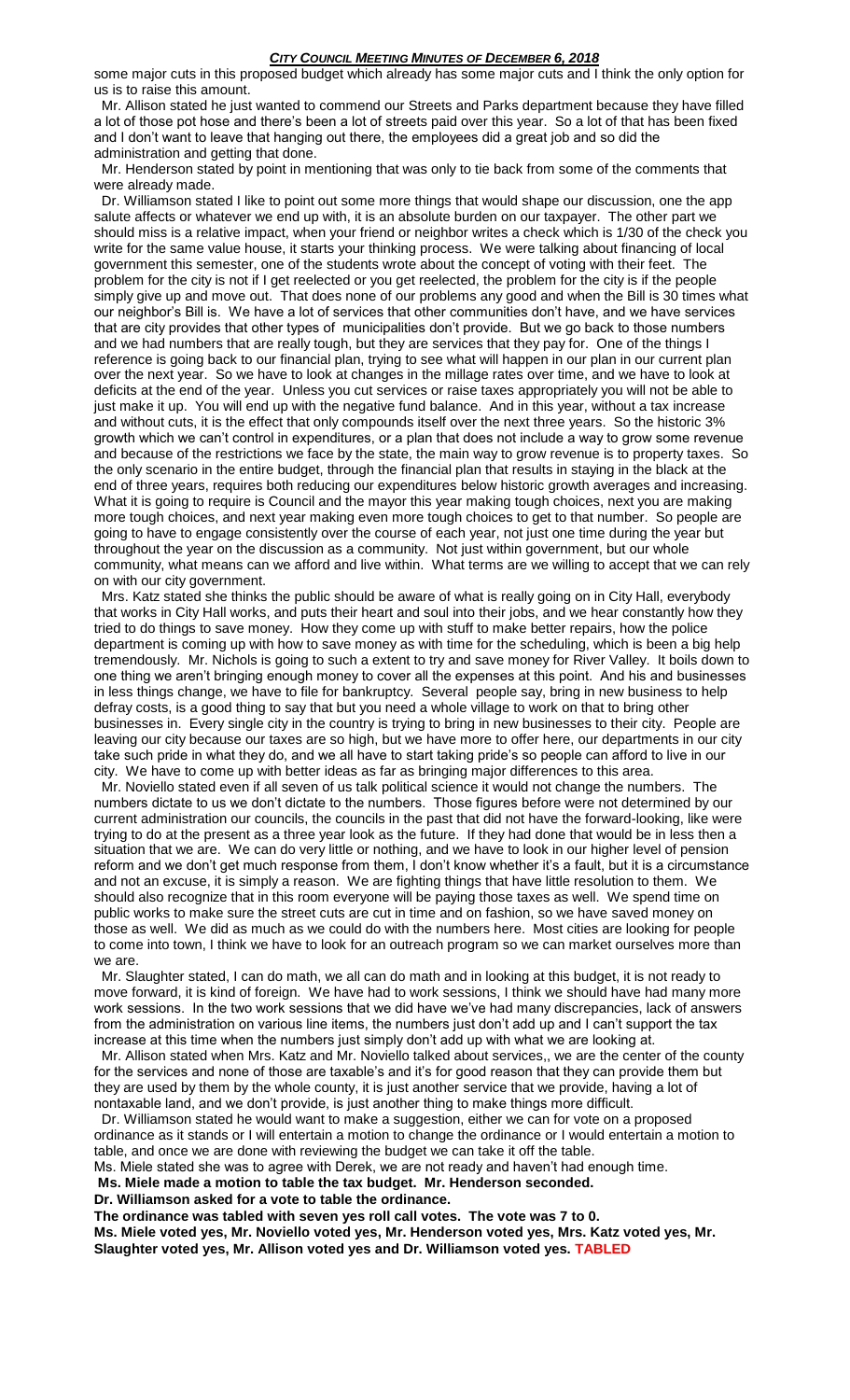**Bill #1718-18**

**An Ordinance Adopting Various Operating Budgets for the City of Williamsport, including the General Fund, Utility Fund, WBT Capital Projects, Capital Projects Fund, Liquid Fuels, City Hall, WBT Planning, Unemployment Compensation, Debt Service, Trade & Transit Center, Act 13, & Pool Repairs Capital Funds.(first reading**

The City Clerk read the ordinance in first reading.

Dr. Williamson asked for a motion to adopt this ordinance in first reading.

**Ms. Miele made the motion and it was seconded by Mrs. Katz.** 

 Mr. Nichols stated as you know each budget was reviewed by line item for two sessions last week, that said this administration asked for your approval on first reading.

Dr. Williamson asked for comments or questions on the first reading.

 Dr. Williamson said he wanted to start on page 4, under real estate current we have based on the mayor's proposed tax rate the standard calculations that we have in the back of the budget on the page projected revenues, real estate current, we have a standard formula that we use based on the market value, assessed value by the county, and the collection rate, as a result of the calculation that was made, the number was inserted on page 4 as the number that we estimate for the coming year for the proposed tax rate. The number we see on page , the 2019 proposed real estate current is about \$267,562 higher than what we see in the back of the book. I understand the hope is through various efforts, that we hope to see revenue figures grow in the coming year over past years, the things that been historically true, and it is in those areas where property tax is stickier because they are based on relatively fixed values unless we have a reassessment. And they are not elastic in the way that business privilege taxes are, we would find ourselves short if we spend money that's not going to be there and we are taking a risk that we should not take. **Dr. Williamson made a motion to reduce the figure by \$267,562 on line 4110. Ms. Miele seconded it.**

 Ms. Miele stated this year's budget as an ending fund balance of \$107,000. When I say that that is very little money and that's the reason why I second your motion, and if we have an inflated real estate return in her budget which projects we have more coming in and we have an average of reason to expect to come into the city, then we could very well be running on a budget only running on hundred \$7000, and we can run with the negative balance. We have to make sure our fund balance is positive rather than negative. Mr. Henderson stated just to reiterate and point out again, should this amended passes, that negative balance is not a result of spending anything at all. It's just because of an assumption were making. One of the things we have struggled with this unfunded pensions because we have made estimations in a different way and a different issue. He thinks is unwise to make that gamble we could remain with that 2% growth assumption if we would ahead and ending balance of 50%. So we can't afford to gamble.

Mr. Allison asked what our collection rate was this year.

 Mr. Grimes stated we are currently at 92 or 93%, and then it does go up to 98%. Mr. Allison wanted to know what the improved economy in general what the rate improved.

Mr. Grimes stated the last few years have been historically higher but only by half a percent. The majority of real estate taxes are collected anyways and it would really only shift the burden if the current year goes up. It doesn't change the overall gain in taxes, it just changes which year it comes in. we have one new LERTA and we have approved a new LERTA program on new real estate development. Discussion about

 Mr. Slaughter stated agrees with Mr. Henderson, you can't inflate the numbers when it's not showing, so inflated estimates coupled with the inaccurate line items, we can't grasp what the numbers currently are. I agree these estimates have to come down, we need to get year to date totals an updated line items, it is a budget that with the way we are looking at a rate now, I just can't see how we make any of these decisions without additional work budget sessions. These estimates are not based off the current accurate numbers. I agree fully that these estimations should come down and decrease, but we need to review the numbers and get the accurate figures prior to moving forward. I am not trying to repeat over and over the same information but it's just difficult to support and advance a budget with such gross inaccuracies that need to be addressed.

 Dr. Williamson asked if there were other comments or questions on the motion to change the real estate line item.

 Ms. Miele stated we only collect as many taxes as bills that we send out. If the total value of our proposed villages in the city's real estate is that if we get it this year them are simply not going to get it next year. We can only then see less income next year on both lines and have a tighter budget next year.

 Dr. Williamson stated to summarize everybody's concern on this, it is about risk, conservative approach, and having the careful approach, if we are wrong by overestimating what we are receiving, we have bigger problems, if we underestimate what we received extra revenue that we did not anticipated goes to the bottom line in the following year's budget process becomes slightly easier.

Mr. Noviello asked so we can still continue our discussions, right?

 Dr. Williamson stated all this does is change one line and once we are done, we have the ability to do normal things with anything we have, we can approve it or reject it or even table things. This particular motion does nothing to preclude it.

 Mr. Allison said there's no doubt that that number is inflated, but if we did collect a 93% this year, the point is brought up is we are in a situation where we need to save as much as possible to drop to the bottom line. Mr. Slaughter's point is we are not going to have it did reckoning number, were making an estimate ourselves, there can be variations of the items as we go forward.

Dr. Williamson asked for a vote on the motion.

**The motion was carried with seven yes roll call votes. The vote was 7 to 0.**

**Ms. Miele voted yes, Mr. Noviello voted yes, Mr. Henderson voted yes, Mrs. Katz voted yes, Mr. Slaughter voted yes, Mr. Allison voted yes and Dr. Williamson voted yes.**

**Dr. Williamson made another motion to reduce on page 5, line item 49110, surplus, he wanted to reduce that number by \$100,000.** We have a tight fund balance, and his concern is they are a one time source of revenue, when they are sold that property is sold, if you spent that money in an operating budget next year you have to replace that to continue those same activities. This is not the careful approach. **Ms. Miele seconded it.**

Ms. Miele stayed it put us under negotiation we already have counted on this motion.

Mr. Noviello, stated the property itself is an asset to the City.

 Mr. Henderson stated it also commits us as council , and obviously we started these discussions but haven't finished the discussions. It is a major discussion, I'd like to see some income generated from the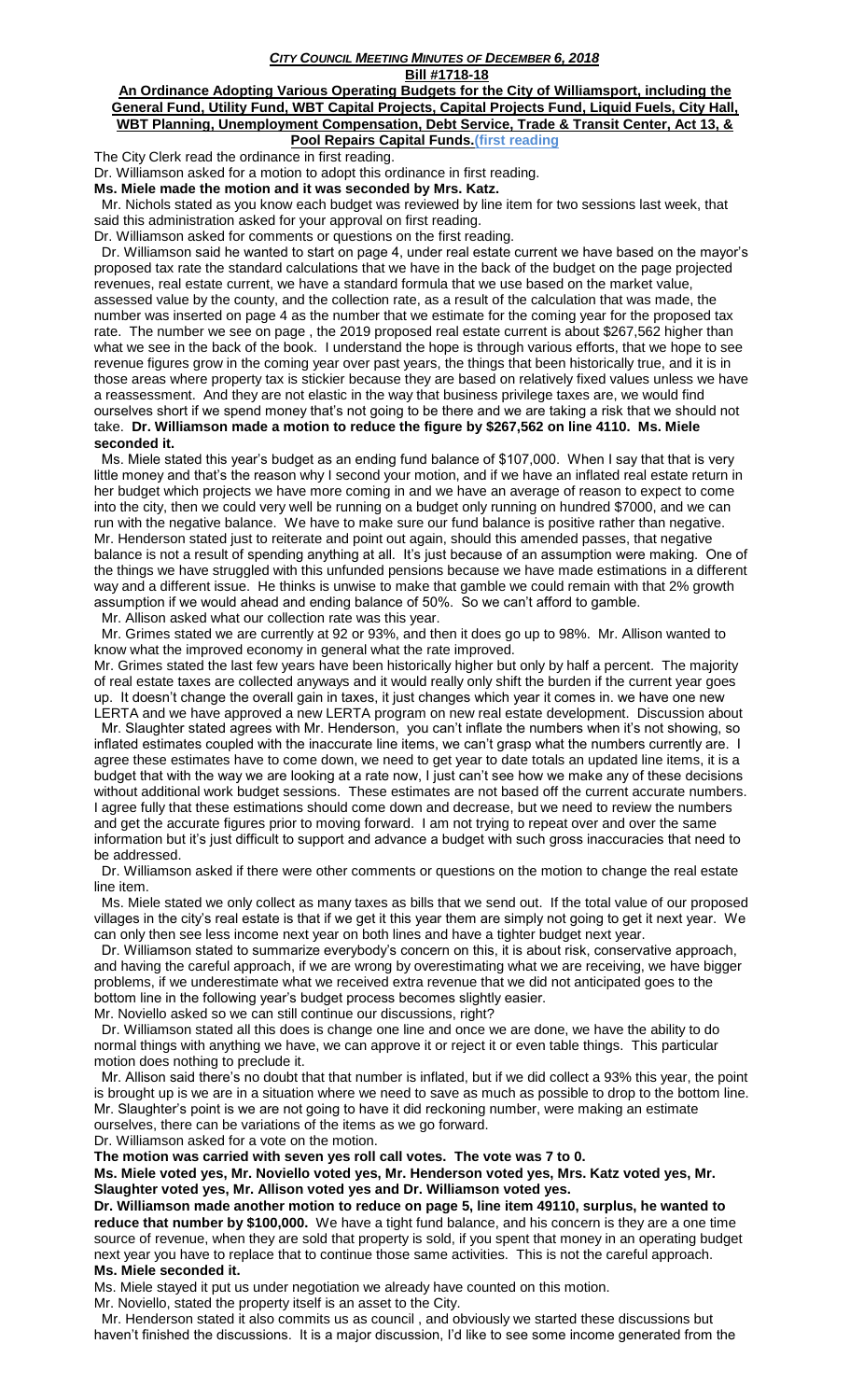property one way or another but we can't rely on that, if we were to follow through and sell that property, and of course all that changes from what we did a moment ago. This is too much pressure on us a week now.

Dr. Williamson asked for vote on the motion.

**The motion was carried with seven yes roll call votes. The vote was 7 to 0.**

**Ms. Miele voted yes, Mr. Noviello voted yes, Mr. Henderson voted yes, Mrs. Katz voted yes, Mr. Slaughter voted yes, Mr. Allison voted yes and Dr. Williamson voted yes.**

Dr. Williamson stated our current fund balance now is negative and we have to make up that ground one way or the other.

 Mr. Henderson stated on page 1, under the debt service DST, this came up in our work sessions earlier and there was a question about what this is exactly and I'm going to make a proposal that we zero out this 77,500, but he asked Mr. Nichols if he could explain what that number is.

 Mr. Nichols answered that line item, two years ago, that line item was utilized for payment of the Spillman system in the police department. This year it was going to be proposed for next year that that would go towards debt service specifically towards the bond related to the downtown project. The counter to that amount is RVT obligated itself to pay that, would we would continue the \$75,000 in administrative support. In conversations with leadership of Council, they suggested to eliminate that line item and show it and RVT's debt service line item with a like amount. Then there's a question of RVT continuing with grants for administrative services because of the fund balance would be low, I did review our budget and we would like to continue that grants to the city. By doing that, \$7500 would be the bottom line, this is something review every now and then, what the relationship is between RVT in the city. I will provide you with a list of all the different partners we have. Because we keep adding local partners, were able to keep original partners. Some of them have contributed to the bus system several years ago. I'm glad we can continue to do that. When you look at the whole thing globally, I do provide to the leadership of Council just how do we incorporate in our budget, budget support and our personnel support in the City of Williamsport, we been able to working with Council over the years, and the administration who find ways to find support of about \$800,000 a year. Which is a mill of taxes that you don't have to have in place. He is reassigning some of this to our personnel. Back with Mary Wolfe's time she asked him to serve as Dir. of Finance and he is still doing it, and he is saving cost of the city. We also our budgeting for 2019, RVT is handling technical services, PennDOT services, we pay \$200,000 towards the Delta Development we are going to help the recreation, we are going to help the city website, a new procurement system, we are going to do project management services for the east Gateway project, and then we will also provide six projects, is \$20 million we give to the city and we are glad to do that. So I guess I'm trying to put a positive spin on negative comments, that was said gross inaccuracies, if you look at the budgets, I take pride in that and that every budget in the last past 15 years that I've been involved in have always met the goal and exceeded the expectations. I'm happy to continue to have about what that.

 Mr. Henderson stated I think the city has a unique relationship with RVT, and there's a whole lot of benefits that the city receives as a result of that benefit. Sometimes because of that relationship, there is difficulty in reflecting accurately the funds. And I think that is what we have here. One of the questions if you don't mind, I'm looking at the five-year comparison that we have, and in 2016, what was called debt service, was budgeted at \$100,000, the actual was zero and then the very next year, it was \$77,500, and still under the debt service RNS. Were we still paying for the Spillman?

Mr. Pawlak answered that was for the Spillman, that line of credit ended.

Mr. Henderson stated so in 2018, the 77,500 was for?

 Mr. Nichols stated since we were picking up a lot of costs for theThird Street, project, it was very difficult Mr. Henderson stated he has to say he didn't understand that difference, and it looks like the same thing all the way across, from what I understand that debt service should be paid for by RVT, which it is, and I understand the administrative comes into the city, that is helpful, but that is not accurate. When I look at the budget, it is not clear and I just want to make it clear, that is the purpose of it.

 Mr. Nichols stated and I understand but I have a June 30 audit, and those dollars go towards non-transit project, and we have to make them happen and I have to make sure we maintain.

 Mr. Henderson stated we also have to honor the commitments that we made, that the city would not be paying our debt service, and as it looks here, we are. So we need to change that. It just comes down to that. And however we work those numbers, let's make sure that everybody understands the reality. And if the city is paying that debt service than that needs to be changed as well.

**Mr. Henderson made a motion to amend line item 79560 to zero. Mr. Noviello seconded it.** Dr. Williamson asked for a vote on the motion.

**The motion was carried with seven yes roll call votes. The vote was 7 to 0.**

**Ms. Miele voted yes, Mr. Noviello voted yes, Mr. Henderson voted yes, Mrs. Katz voted yes, Mr. Slaughter voted yes, Mr. Allison voted yes and Dr. Williamson voted yes.**

Mr. Nichols stated to make it clear were going to maintain the \$75,000 this year, the administrative grant so to speak for 2019

 Mr. Henderson stated and the city appreciates that, but let's just make it accurate as far as what people can understand and see.

Mr. Nichols stated we will make an adjustment in the Planning budget.

Mr. Henderson stated so will turn to page 7 in the RVT budget, **Mr. Henderson made a motion online 79560 purposed the \$77,500 move from the City line. Mr. Slaughter made the second.**

**The motion was carried with seven yes roll call votes. The vote was 7 to 0.**

**Ms. Miele voted yes, Mr. Noviello voted yes, Mr. Henderson voted yes, Mrs. Katz voted yes, Mr. Slaughter voted yes, Mr. Allison voted yes and Dr. Williamson voted yes.**

Mr. Henderson stated then to pay for that, **I make a motion to reduce line 79170 reduce that from 250,000 to 172,500 in order to pay for that amount. Ms. Miele seconded it.** 

 Mr. Nichols stated he indicated to Councilman Henderson, he is going to have to come back with the transfer on how he's going to replace those funds because we want to keep those services throughout the entire year. I suggested I would come back with the transfer so we can maintain a contractual relationship. Mr. Henderson stated obviously we will look forward to them and make those adjustments. Dr. Williamson asked for vote on the motion.

**The motion was carried with seven yes roll call votes. The vote was 7 to 0.**

**Ms. Miele voted yes, Mr. Noviello voted yes, Mr. Henderson voted yes, Mrs. Katz voted yes, Mr. Slaughter voted yes, Mr. Allison voted yes and Dr. Williamson voted yes.**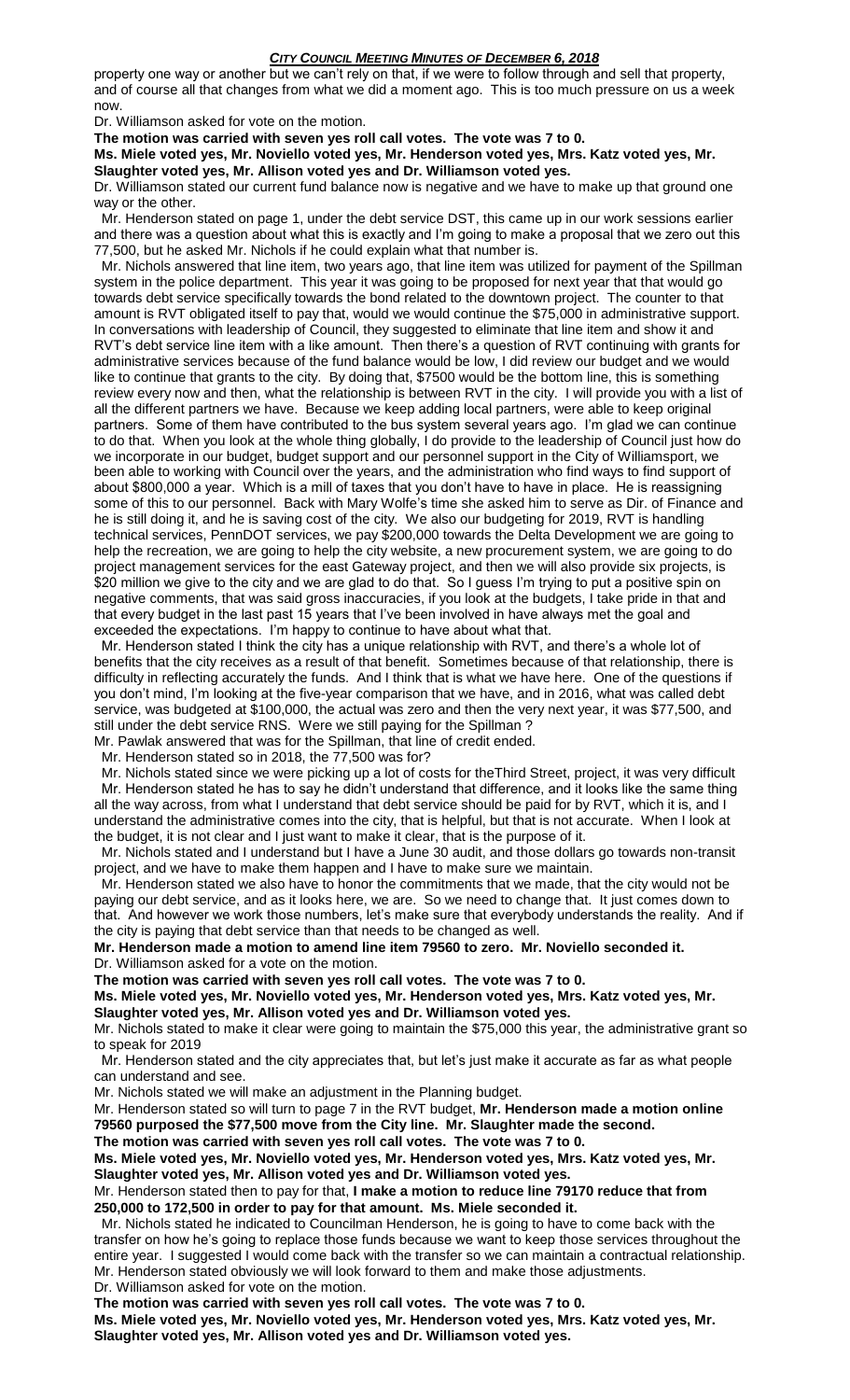Ms. Miele stated on page 42 on General Fund, she wants to make certain if we have to move numbers around here because of that 77,500 or was that simply a direct transfer so we don't need to address it. It appeared to be when we look back to 2018's budget when we decreased the Spillman, we increase the line item that in our debt service budget. That is to say it is budgeted,

Ms. Miele stated the proceeds from the borrowing it shows \$250,000 as a grant that we would receive from Bowman Field, and then we see down in the transfers is the transfers to capital projects that we will see on the capital projects budget. The city is caring a reasonable of debt for city our size, and we see that we are proposing to expand \$850,000 on paying principal and interest on the existing debt that we have. I do not feel it is in the best interest of the constituent of Williamsport to pay debt service on that. I don't want my kids to be paying debt service on things in the city when I was a councilperson. I am willing to propose a relatively lengthy solution for the Bowman Field.

**Ms. Miele made a motion to zero out \$250,000, on page 42 44921. Mr. Allison seconded it.**  She stated if the city proposes to match a grant from the State, I think that is a discussion you need to have, but instead of taking out borrowing and paying down debt, to commit to budgeting \$50,000 for the next five years to match that grant. And I do apologize to you Mr. Nichols, knowing that the city will be budgeting 50,000 for the next five years which will mean that we will have work to find someone to find the \$50,000,. That will avoid us incurring the debt related to Bowman Field.

 Mr. Henderson stated he knew that two years ago we made improvements and we borrowed money to make improvements and at the time we were going to be paying debt service on the order of 10 years, that's all changed now with redoing our debt last year. So we are already paying for the next eight years, so I would agree I don't think it's wise to add more years of debt for Bowman Field projects. It is tough. It is a tough thing but at some point we have to realize we just don't have it and we shouldn't commit our children to pay for it. We are not giving them the choice, were saying too bad, you are paying, but it would be good for them to have that choice, if the grant is time sensitive, then there something we have to do. I would agree, I don't want to borrow anymore for Bowman Field. It is difficult to do that, especially considering the situation we find ourselves in as the city as a whole.

 Dr. Williamson stated we have gone through various borrowing mechanisms over his time on Council and some of which were harder struggles and some were easier struggles. Sometimes it does make sense to go into debt if you can afford it is you are making a long-term investment in the investment it is worth wild and the benefits of the payments extend to the length of time in which we are paying them off so this year when we had the opportunity to close out some of this, \$600,000 gets is everything we have needed to update this facility. Of course it always takes up and we in need something to be updated. Then I heard Mr. Nichols last week and say he took it down to \$250,000 and if we were here talking about \$600,000, it's a lot bigger borrowing and getting it down to \$260,000. He has made progress already. But I also agree with Mr. Henderson's sentiment in the sediments behind the current motion. We have a reasonable debt but growing that debt will pushes beyond what is reasonable to something that may not be sustainable. So he thinks that is doable and Mr. Nichols's nodded his head.

Ms. Miele states it also eliminates the interest-bearing part of that.

Dr. Williamson asked for a vote on the motion

**The motion was carried with seven yes roll call votes. The vote was 7 to 0.**

**Ms. Miele voted yes, Mr. Noviello voted yes, Mr. Henderson voted yes, Mrs. Katz voted yes, Mr. Slaughter voted yes, Mr. Allison voted yes and Dr. Williamson voted yes.**

## **Ms. Miele stated on page 42, on line 78240, transfer to capital projects, back to \$950,000. Mr. Henderson seconded.**

We are transferring into the capital Project better \$500,000 into the levy and \$400,000 to work on City Hall. Mr. Allison wanted people to be aware that we are not ignoring the levy, that we are aware.

 Dr. Williamson asked the administration if they could put together a spreadsheet that would show essentially the project spreadsheet for the levees that is equivalent to what we see for the gateway etc. that helps to make sure that we capture everything that we spent so far.

 Mrs. Katz stated that Mr. Nichols has already started a spreadsheet on the information on the levy. We've already address the issue.

Mr. Noviello suggested it will help clarify some of the questions that he is being asked as well.

Dr. Williamson asked for vote on the motion to amend.

**The motion was carried with seven yes roll call votes. The vote was 7 to 0.**

**Ms. Miele voted yes, Mr. Noviello voted yes, Mr. Henderson voted yes, Mrs. Katz voted yes, Mr. Slaughter voted yes, Mr. Allison voted yes and Dr. Williamson voted yes.**

**Ms. Miele made a motion to amend line 49211 transfer from debt service from 1.2 to \$950,000. Mr.** 

**Henderson seconded.**

Dr. Williamson asked for a vote on the motion to amend.

**The motion was carried with seven yes roll call votes. The vote was 7 to 0.**

**Ms. Miele voted yes, Mr. Noviello voted yes, Mr. Henderson voted yes, Mrs. Katz voted yes, Mr.** 

**Slaughter voted yes, Mr. Allison voted yes and Dr. Williamson voted yes.**

Ms. Miele stated she had proposed a \$50,000 from the general fund budget and we need to put \$200,000 in another line or reduced the expenditure.

Dr. Williamson suggested we reduce capital budget investment expenditures…..Mr. Pawlak stated he is not sure how that will affect the Bowman Field project.

## **Ms. Miele made a motion to take from Act 13, reduce the Street resurfacing by \$50,000. Mr. Allison seconded it.**

### **Seconded it.**

Dr. Williamson asked for comments or questions on the reduction of Street resurfacing.

 Mr. Slaughter asked about input from Mr. Winder because of taking money out for Street resurfacing. Dr. Williamson stated that is the way to go and we have made good progress this year, because we already have spent more money than normal as the city, and the utilities are now contributing more real dollars into real Street reconstruction and not just making future potholes. PennDOT also offered the gasoline tax and are spending more dollars. The first time we gain more ground than we have lost

Mr. Noviello stated we have done a lot for the streets on Public Works and utility companies stepping up to the plate sort of relieves is mine.

Dr. Williamson asked for vote on the motion.

**The motion was carried with six yes roll call votes. The vote was 6 to 1.**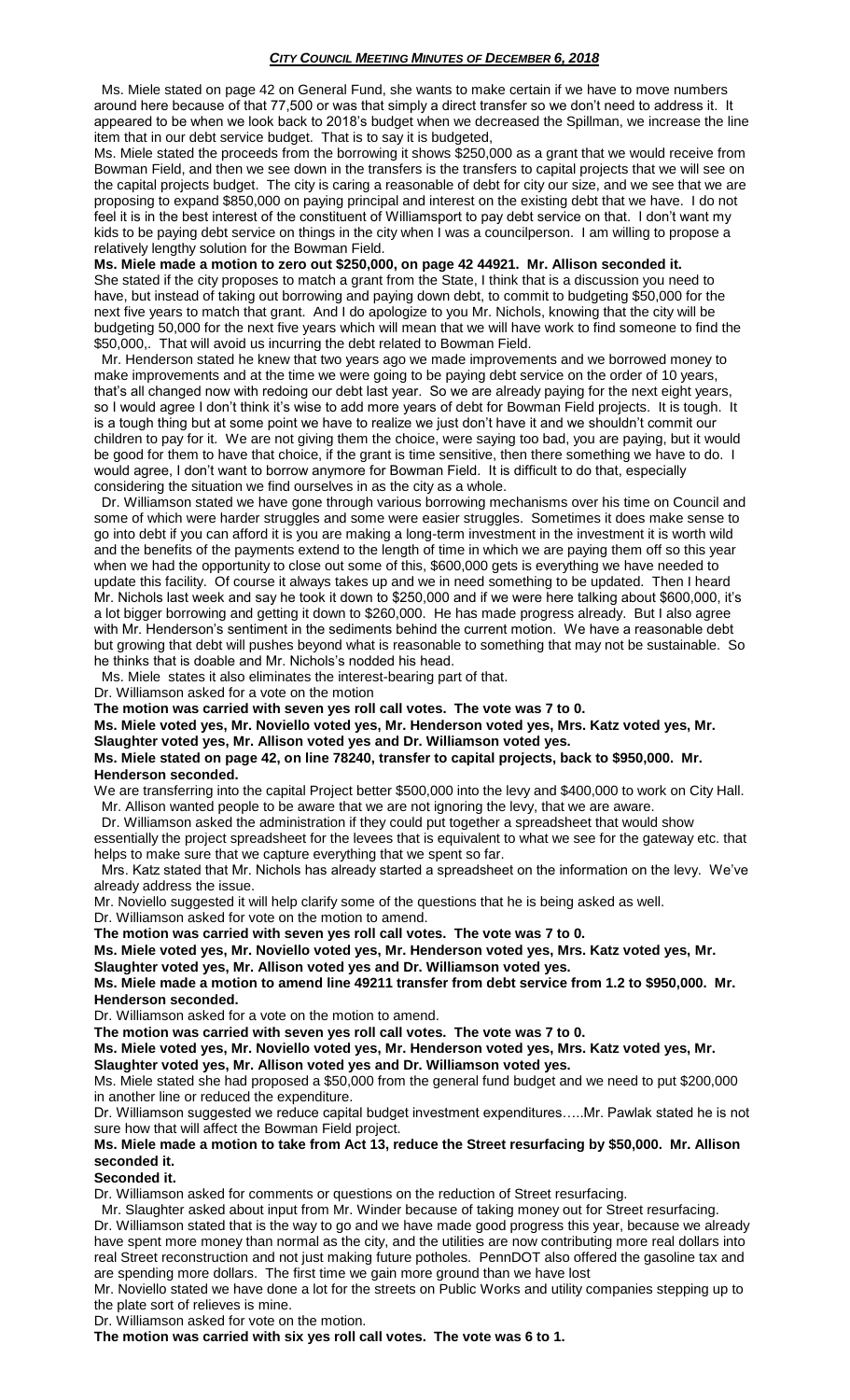**Ms. Miele voted yes, Mr. Noviello voted yes, Mr. Henderson voted yes, Mrs. Katz voted yes, Mr. Slaughter voted no, Mr. Allison voted yes and Dr. Williamson voted yes.**

**Ms. Miele made a motion under Act 13, she would insert a line and put \$50,000 in Bowman Field. Mr. Allison seconded the motion.**

Mr. Henderson stated so to put forth 50,000 the first five years of payments to acquire the RCAP grant Dr. Williamson asked for a vote on the motion.

**The motion was carried with six yes roll call votes. The vote was 6 to 1.**

**Ms. Miele voted yes, Mr. Noviello voted yes, Mr. Henderson voted yes, Mrs. Katz voted yes, Mr. Slaughter voted no, Mr. Allison voted yes and Dr. Williamson voted yes.**

 Ms. Miele stated she does not think the city should engage in any further borrowing for Bowman Field, and welcomes the discussion as to whether or not we can support taking the money out of the general fund over the next five years, but the solution she is proposing is not necessarily saying were going to propose taking money out for Bowman Field. This is the only path forward that she is comfortable with. Mr. Allison stated that he did vote for that change, but he will be interested to hear what Mr. Winder might feel.

**Ms. Miele made a motion to create a line under Act 13. Mr. Henderson seconded.**

Dr. Williamson said instead of funding Bowman Field with \$250,000 we have now allocated the act \$13 to pay for Bowman now need to show as a projected revenue.

Dr. Williamson asked for a vote on the motion.

**The motion was carried with six yes roll call votes. The vote was 6 to 1.**

**Ms. Miele voted yes, Mr. Noviello voted yes, Mr. Henderson voted yes, Mrs. Katz voted yes, Mr. Slaughter voted no, Mr. Allison voted yes and Dr. Williamson voted yes.**

**Ms. Miele made a motion transfer from other sources to transfer from 49214, and add 4th line that says Bowman Field undetermined in the amount of \$200,000. Mr. Allison seconded it.**

**The motion was carried with six yes roll call votes. The vote was 6 to 1.**

**Ms. Miele voted yes, Mr. Noviello voted yes, Mr. Henderson voted yes, Mrs. Katz voted yes, Mr. Slaughter voted yes, Mr. Allison voted yes and Dr. Williamson voted yes.**

 Mr. Henderson thanks Mr. Cooley for the five-year budget plan, it's been a great help. According to the five-year budget plan, the equipment line item is 28,000 on the plan, and he is asking if we can reduce it . Mr. Pawlak answered no, because in the previous year he is seeking carryover. And it might leave him

with the deficit. Some years will be over and some will be under.

Mr. Cooley stated we should plan around \$35,000.

**Mr. Henderson made a motion to reduce line item 64010 from \$40,000 to \$35,000. Mr. Noviello seconded it.** 

 Ms. Miele stated it was not City Council's intention to nickel and dime things on a Thursday night, so it is a long process and an unpleasant one and it involves a lot of sticky questions.

Dr. Williamson asked for a vote on the motion.

**The motion was carried with seven yes roll call votes. The vote was 7 to 0.**

**Ms. Miele voted yes, Mr. Noviello voted yes, Mr. Henderson voted yes, Mrs. Katz voted yes, Mr. Slaughter voted yes, Mr. Allison voted yes and Dr. Williamson voted yes.**

 Mr. Henderson stated this is difficult but we have to look at every dollar so we can find as much as we possibly can. Right now at advertising, we are budgeted at 3500 can we reduce that by 1500?

 Mr. Pawlak answered he thinks the HR office would be fine with that number, it would probably be smart to try to keep some of that in there.

**Mr. Henderson made a motion to reduce line 73010 from \$3,500 to \$1,500. Ms. Miele seconded it.** Dr. Williamson asked if there were other comments or questions.

**The motion was carried with seven yes roll call votes. The vote was 7 to 0.**

**Ms. Miele voted yes, Mr. Noviello voted yes, Mr. Henderson voted yes, Mrs. Katz voted yes, Mr.** 

**Slaughter voted yes, Mr. Allison voted yes and Dr. Williamson voted yes.**

**Ms. Miele made a motion to reduce line item on page 19 in the Recreation Advertising, from \$5,000 to \$2,500. Mr. Henderson seconded.**

Dr. Williamson asked for a vote on the motion.

**The motion was carried with seven yes roll call votes. The vote was 7 to 0.**

**Ms. Miele voted yes, Mr. Noviello voted yes, Mr. Henderson voted yes, Mrs. Katz voted yes, Mr. Slaughter voted yes, Mr. Allison voted yes and Dr. Williamson voted yes.**

**Ms. Miele made a motion to reduce general office supplies by \$10,000. Mr. Allison seconded it.** 

Ms. Miele stated that every department should be able to cut their office supplies. This will be distributed at the discretion of the administration

Dr. Williamson asked for a vote on the motion.

**The motion was carried with seven yes roll call votes. The vote was 7 to 0.**

**Ms. Miele voted yes, Mr. Noviello voted yes, Mr. Henderson voted yes, Mrs. Katz voted yes, Mr.** 

**Slaughter voted yes, Mr. Allison voted yes and Dr. Williamson voted yes.**

There was a discussion how we can find some ways to save and maybe go paperless soon.

**Mr. Noviello made a motion to reduce line item 79140 by \$2,000…Mr. Allison seconded it.**

 Mr. Gerardi stated that we cannot reduce this line item because the board of health needs to pay for a health officer. It is a mandatory \$3000.

**Mr. Noviello withdrew his motion, Mr. Allison withdrew his motion.**

**Dr. Williamson made a motion to reduce line item 70110 on the controller's page, auditing services by \$10,000. Mr. Henderson seconded.**

Mrs. Katz asked why did it increase so much?

Mr. Pawlak stated it is from our auditors… There are not any income streams, voice inaudible.

Dr. Williamson asked for vote on the motion.

**The motion was carried with seven yes roll call votes. The vote was 7 to 0.**

**Ms. Miele voted yes, Mr. Noviello voted yes, Mr. Henderson voted yes, Mrs. Katz voted yes, Mr.** 

**Slaughter voted yes, Mr. Allison voted yes and Dr. Williamson voted yes.** Ms. Miele had questions on the Act 13 Funding and according to the budget we will be spending \$45,000 and Street resurfacing.

There was a discussion about \$100,000 that was set aside for the levee and we are also setting aside \$200,00 also and we should hear about July or August.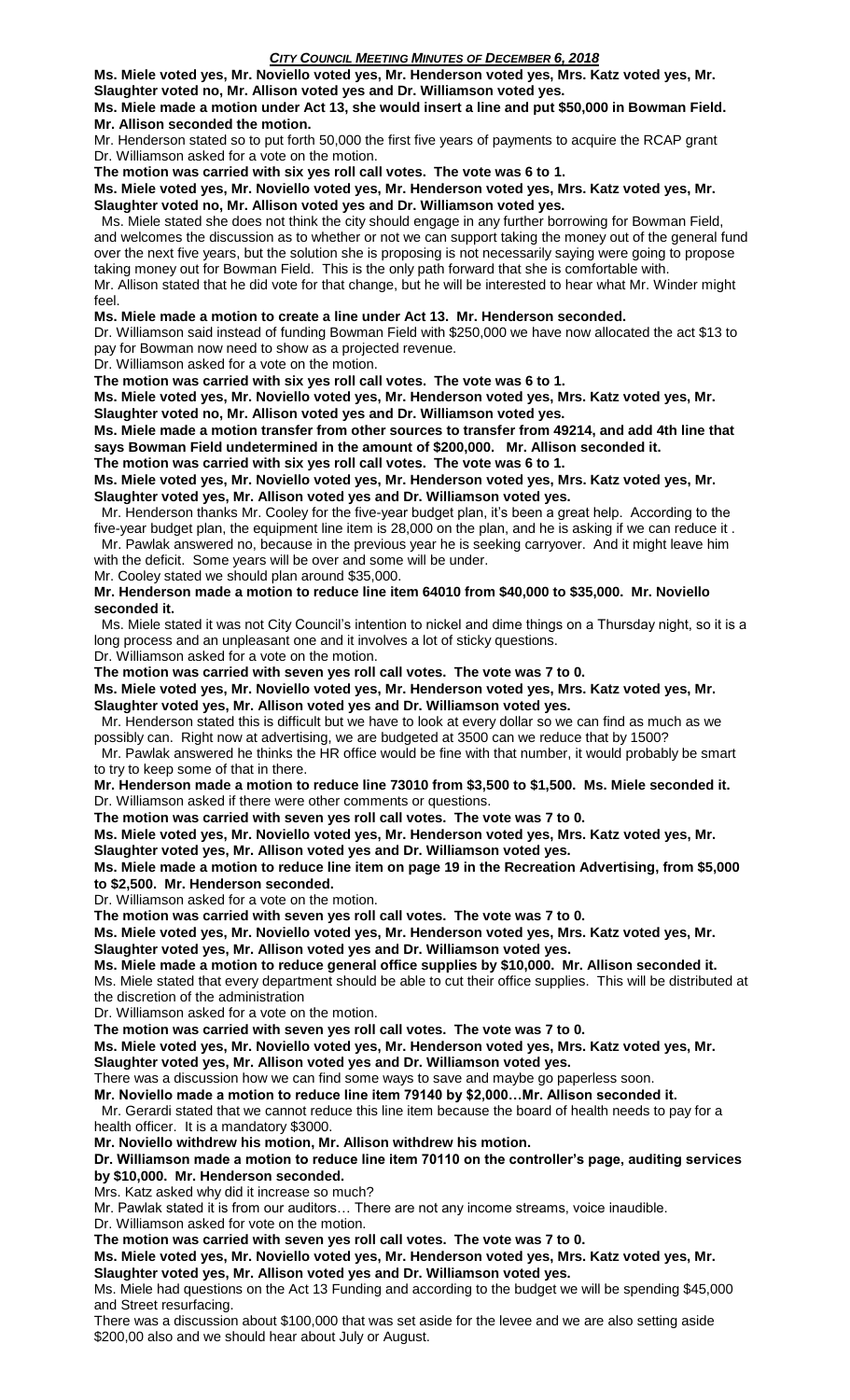Dr. Williamson wanted to clarify what we have completed for the flood levy, we have completed and paid for the study phase and that's been fully funded on all the money we have allocated towards the study. When we have borrowed and set aside have \$1 million to serve as a match whatever needs to be set on remediation. We have funding in place for that. So basically we have \$700,000 and we have a million dollar RCAP allocation that has to have a complete match.

Dr. Williamson asked if the county has committed to a match?

Mr. Nichols answered no, but they will take on a share and we don't know what this year will be. Ms. Miele stated we do have a sense that what we have will be sufficient to cover our share? Mr. Nichols answered yes, I think we are okay.

 Ms. Miele stated we are doing on-going costs with Wood and everything we have expended is a match. Mr. Nichols stated the formula needs to be filled out and we will get that done. Within the next month or two if you want to reallocate something we can do that. Everything else will be picked up by the local partners.

**Ms. Miele made a motion to reduce the Act 13 Fund budget by \$50,000. Mr. Allison seconded** Dr. Williamson stated the intention is to have that money available to fund the soft cost so they can move forward with the third Street project which would relieve pressure on the general fund.

Mr. Slaughter asked how would that impact us down the road?

 Dr. Williamson stated according to what he heard from Mr. Nichols, he believes we will have the funding for phase 1 which will take us into the next 2 to 3 years of work on the levy remediation.

Mr. Nichols stated the SWIFT agreement is the first step we need to achieve. If you are reallocating \$50,000 for something that had to continue on that I don't think I could support that, if it is just a one time allocation, I think we can work with that. He felt that the county is going to be a major part of this, and with that part of the county I think we are safe doing that one time.

Dr. Williamson stated this is to help get some money to the general fund.

 Mrs. Katz stated she is feeling a little bit uncomfortable taking money away from the levy without knowing the future, I just don't want to get stuck here without the funds to be able to proceed what we need to proceed. She stated that the levy is more important than the third Street project.

Mr. Nichols stated then in the new year will have to come back with an issue, and straighten things out then.

Mrs. Katz stated what we were so unsure of all the figures, and there are a lot of issues. We don't know what our costs are.

Mr. Nichols stated this is going to be a five year plan and he feels we are safe doing this.

 Mr. Pawlak stated we decided to put money away, such as 100,000 this year, and we are trying to get another hundred thousand dollars put away.

 Dr. Williamson stated we have all of our current commitments funded for the levy, he knows the cross pipes are three or \$4 million. In the back of our minds for the last two or three years ACT 13 funding has been going down, we all know that it's up right now. One of the things we can do each year is backfill, because six months from now we may end up getting more act 13 money, and then we can decide where the backfill is.

Mr. Nichols stated he does not think this is a funding issue for 2019, but a priority for 2020.

 Mrs. Katz stated I just don't like doing things without having the money in our hands, and we do have a commitment for it.

 Mr. Noviello stated he agrees with Mrs. Katz, and we have also been subject for recommendations that now have become requirements, and he felt it was really important that we keep a close eye on what's coming up in this process. We need to be ahead of that game as much as we can be. Dr. Williamson asked for a vote on the motion.

**The motion was carried with six yes roll call votes. The vote was 6 to 1.**

**Ms. Miele voted yes, Mr. Noviello voted yes, Mr. Henderson voted yes, Mrs. Katz voted yes, Mr. Slaughter voted no, Mr. Allison voted yes and Dr. Williamson voted yes.**

**Ms. Miele made a motion to create a line item related to engineering oversight, ACT 13 Budget, inserting it into a line. Mr. Henderson seconded it.**

Dr. Williamson asked for a vote on the motion.

**The motion was carried with six yes roll call votes. The vote was 6 to 1.**

**Ms. Miele voted yes, Mr. Noviello voted yes, Mr. Henderson voted yes, Mrs. Katz voted yes, Mr. Slaughter voted no, Mr. Allison voted yes and Dr. Williamson voted yes.**

**Ms. Miele made a motion to reduce line item 76060, contracted services from \$65,000 to \$15,000. Mr. Allison seconded it.**

Dr. Williamson stated we have just moved the PennDOT mandated inspection service cost from the general fund to the act 13 fund.

 Mr. Allison stated we started early on this several years ago soon as we found out about it when other communities ignored it, and they didn't get engaged, but we were the most involved in advance for our recent, we are the poster child for doing it right.

Dr. Williamson asked for a vote on the motion.

**The motion was carried with six yes roll call votes. The vote was 6 to 1.**

**Ms. Miele voted yes, Mr. Noviello voted yes, Mr. Henderson voted yes, Mrs. Katz voted yes, Mr. Slaughter voted no, Mr. Allison voted yes and Dr. Williamson voted yes.**

**Dr. Williamson stated we need every nickel and dime so, he made the motion on line 78020 reduce expenditures by \$500. Mr. Slaughter seconded it.**

Dr. Williamson asked for vote on his motion.

**Motion was carried with seven yes roll call votes. The vote was 7 to 0. All were in favor.**

**Ms. Miele voted yes, Mr. Noviello voted yes, Mr. Henderson voted yes, Mrs. Katz voted yes, Mr. Slaughter voted yes, Mr. Allison voted yes, and Dr. Williamson voted yes.**

Dr. Williamson stated we have another very small number, a few years we increased the City Clerk's training budget, and it was not needed this year. **Dr. Williamson made the motion to reduce line 79530 by \$400. Ms. Miele seconded it.**

Dr. Williamson asked for a vote on the motion.

**The Motion was carried with seven yes roll call votes. The vote was 7 to 0. All were in favor. Ms. Miele voted yes, Mr. Noviello voted yes, Mr. Henderson voted yes, Mrs. Katz voted yes, Mr. Slaughter voted yes, Mr. Allison voted yes, and Dr. Williamson voted yes**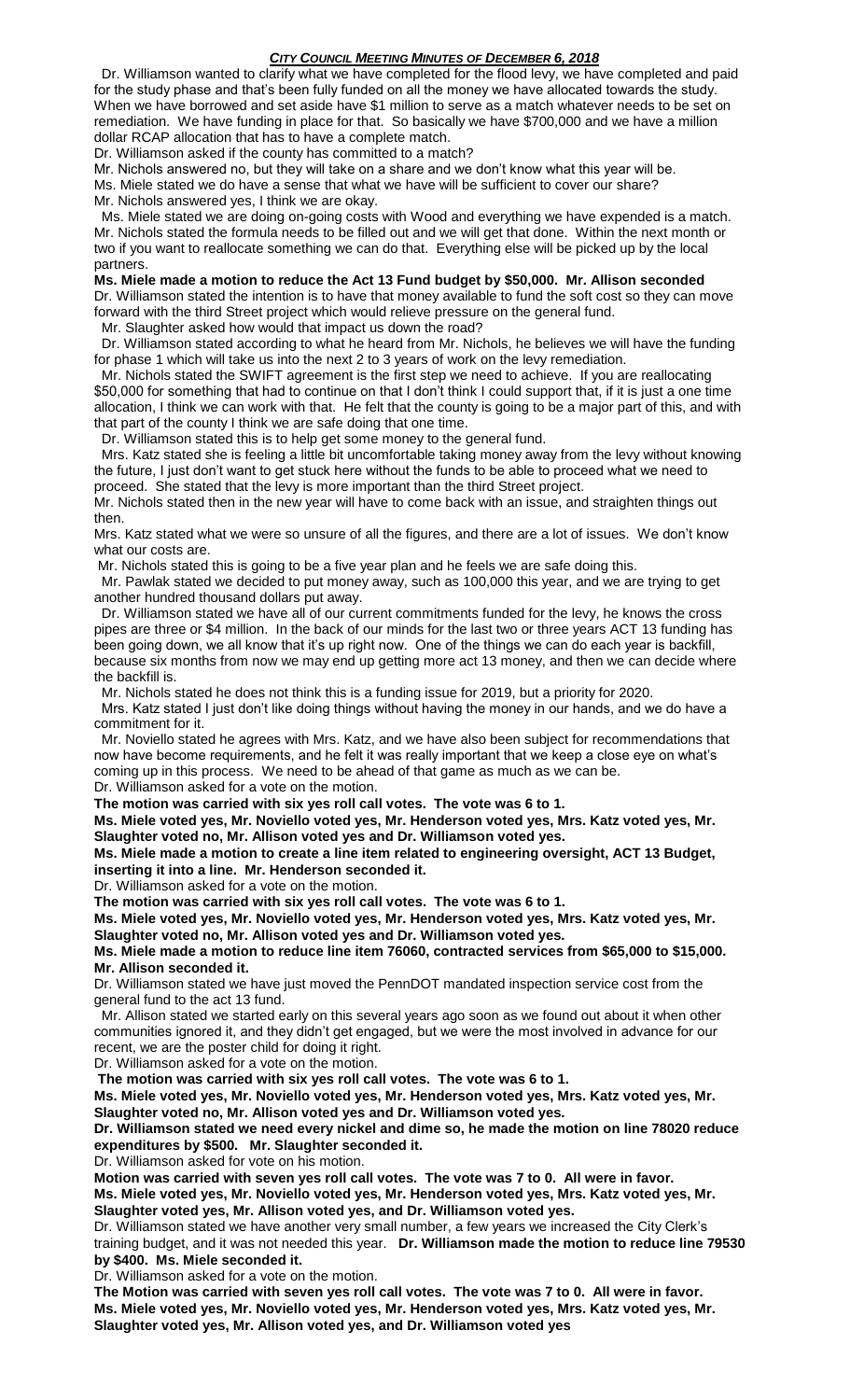Dr. Williamson as Mr. Gerardi about the clean and seal item, and if he would be okay with us reducing that by some number.

Mr. Gerardi was comfortable with that number would only be able to get one or two of them done. **Dr. Williamson made a motion to reduce line item 79540 by \$2,500. Mr. Noviello seconded it.** Dr. Williamson asked for a vote on motion.

**Motion was carried with six yes roll call votes. The vote was 6 to 1. All were in favor. Ms. Miele voted yes, Mr. Noviello voted yes, Mr. Henderson voted yes, Mrs. Katz voted yes, Mr. Slaughter voted no, Mr. Allison voted yes, and Dr. Williamson voted yes**

 Dr. Williamson stated he was struggling with this number because they do a lot for less, and we all prioritize things in the budget. None of us want to see a reduction in the police force, none of us want to see reduction in the budget, it is because we all value as members of this community the services that are city employees provide us. We've had conversations even as much as a year ago, and we still did make the cuts because the cuts are really painful. Because of growing pension costs, legacy cost, mandated cost, it is getting increasingly more difficult.

**Dr. Williamson made a motion that we reduce streets and parks, personnel costs, to be decided later, line item 51010 by \$62,220. Ms. Miele seconded it.** 

 Mr. Henderson stated it is hard to have a conversation about that, and this is not a real good form to do that, but I would like Mr. Winder to comment and offer something.

 Mr. Winder stated that will actually take my head mechanic out of the garage, and that will also effect police, fire, and everyone else involved. A lot of the streets will not get done and is unfortunately, because the taxpayers will take a hit. We have already taken a cut, and a major cut, as you all know I let the building tonight because the street light was out. There's nobody else to call, I'm on call 24 hours. I have four weeks' vacation and I did not get to take them all this year.

 Mrs. Katz stated that she has made the statement that our department heads all put their heart and soul into the city, and I can't justify this at all, I think this is asking too much and it is putting too much of a burden on it.

 Mr. Slaughter stated he also has great concerns with this proposal and again going back to what he said in the beginning, if we went line by line through the streets and parks department, but the actuals were, what Mrs. Grado sent us, it was not even remotely close, maybe we could start from scratch. Either Mrs. Grado is way off, or our budget is way off. From what I have calculated with a few items, all the numbers are way off, and we might be cutting without even having to cut. It is not even close. The numbers are right here.

Mr. Pawlak asked when Mrs. Grado's number went through? They were asked for after the last work session, and I have not seen what you have received, but they will not be actual numbers. You are indicating that we are presenting in accurate numbers.

Mr. Slaughter stated, I guess what I am saying is that we should have actual numbers, for year to date. We should have your year to dates and we should have line item breakdowns m because our numbers right now are not even close to what the actual real numbers are right now. I think we could have a great deal of savings, that are not reflected here. So were talking about cutting \$60,000 from the department, and I think we should have the actual year to dates available to us before we go through this budget process. We probably should've started this long ago, not probably, definitely should've started this long ago. The fact that we are talking about cutting, and we don't know what the actuals are, with the year to dates are, that is my concern. I am not saying what you have or what you may have in the future but we have to make those decisions right now. So what are we basing our decisions on at the current moment? We are basing our decisions on essentially nothing, we are basing our decisions off of nothing. We are just grasping at straws and guessing what we have been here, it's almost an exercise in futility to be quite honest with you. That's why work sessions are needed, and that is what a work session is. You go through this by line item, and you look at where you were and where you're headed. None of this has taken place., Coupled with all of the discrepancies that came out of Monday night, and then on Wednesday night we were supposed to revisit some of them. We have other figures that we don't even know what the figures are and we won't get them until the New Year's, we have non-revenue-generating funds that we spoke about, so we don't really currently know where we stand. But we want to cut, we want to do this, how can we do that? How can we do this when we don't know accurately where we stand? Maybe in the future, but at this moment for you to go cutting a department \$60,000, when I'm realizing it a couple line items, that we could have saved that money, it just doesn't make any sense to me. It really doesn't. So that's why tonight, I'm going to say at the very beginning of the night, going to say now, I will say it again tomorrow and I've been saying it for the last couple weeks, to look at these numbers I just can't make sense of it.

Mayor Campana stated Mr. Nichols has been here for 40 years and he's worked on budgets for many many years, and we have seen audits that have come back that have been very very positive, and they have said that our numbers are correct. This is a political issue right now. Because this Councilman says the numbers don't add up. He doesn't want to vote for the budget, he was additional budget sessions, that is fine with me, you can have one tomorrow night and for five days in a row and it is up to city Council. I am going to defend my department heads here because I personally think the comments made here are very very very insulting. Because my department heads have a very very positive record. So now were talking about the television audience, looking at papers that an employee sent that I haven't even seen myself, could you please address this?

Mr. Nichols stated it is hard for me to address something I have not even seen, but I can tell you for many years, the budgeting that we always, we always budget conservatively, with the 3% factor when we develop our budget on the defense side, we can certainly budget more, and the same with revenue, we have budgeted conservatively 3% less. We never exceed what the budget calls for. All you have to do is look at the financial plan, you can see that every year we have ended up with a surplus, which is a goal of budgeting. Now when Joe does the budgets, the budgets are submitted by department heads, and Joe goes through there and looks at the line items and estimates what he is used to in terms of all the different line items, and what he expects the ending balance to be. I would like to see, it is interesting that that document was not provided to the finance department, but I would love to see what was revised and look at how Joe's estimates at the end of the year and see what we are talking about. The budget has always met its expectation and we've always had an ending balance, it speaks for itself, we can always embellish whatever you want, but it sounds like someone is making a platform.

Mr. Slaughter stated he'd imagine that the finance department had already had.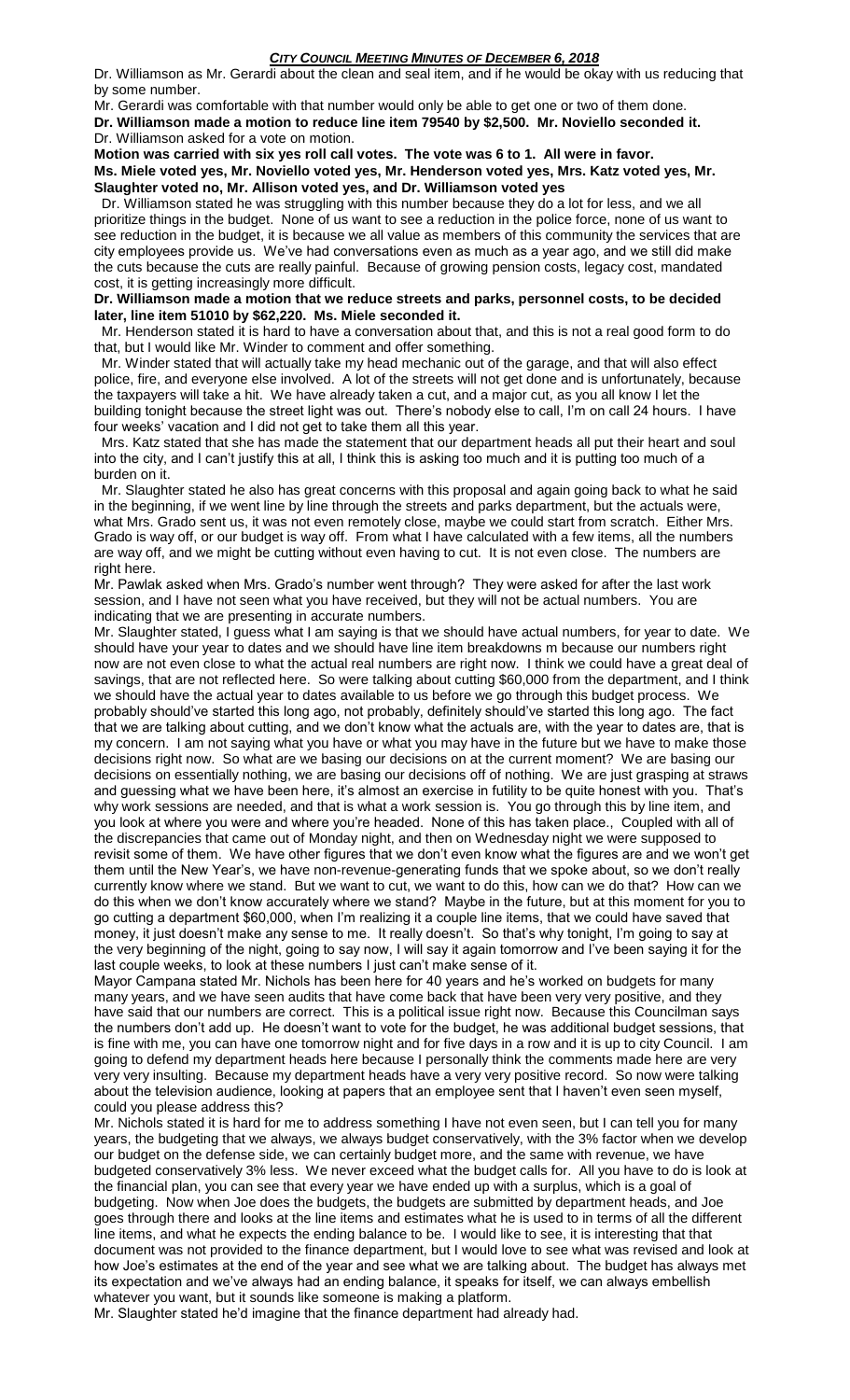Mr. Nichols stated he doesn't have it, and obviously it sounds like he's leaning towards establishing a platform for something, I guess I will have to look forward to your negative comments. That is all you have to offer. I haven't heard one positive comment from you yet, but I guess that is the platform you are going to run on. I really look forward to that.

Dr. Williamson gaveled Mr. Nichols to calm down.

Mr. Slaughter continued because \$60,000 cutting from the department, obviously I'm going to have a little discussion on that. It has nothing to do with the platform or whatever you think it is, my motivation is. My motivation is that Dr. Williamson voted out for \$62,000 for streets and parks, and I had comments on that. Mr. Nichols stated we worked hard on the financial plan and we tried to establish a financial plan and so far every experience I have had with you is nothing but negativity. It's unfortunately, because I am really trying hard to be positive, the budget does impact the citizens, and I tried very hard, but I guess you can offer any comments you want.

Mr. Slaughter stated I guess I was under the assumption that the finance department should have the same information I do.

Mr. Nichols stated you are the only Councilman that has not reached out to us to discuss the budget.

Mr. Slaughter answered I thought that is what we are doing tonight.

Mr. Nichols stated I'm trying to talk to you and see what your issues are.

Dr. Williamson gaveled and said gentlemen I'm not sure we are being productive right now, so I'm going to ask this discussion to be held off-line, if we have questions specific to the budget that helps us to make a decision on any particular department, I would ask us to get back to that.

Mr. Allison stated it is important at some point that we resolve this, these numbers are out there now, and I have wondered about the process Mr. Winder could address, what part Mrs. Grado has in writing the budget.

Mr. Winder stated in order to keep me on track when we spend money, we keep a record every month and we get a print out of what my balances, so that we don't over sign for things, it is a check and balance. We balance our own personal department. It is a monthly balance.

Mr. Allison stated these are pertinent facts that we need to have an answer to, it is important.

Mr. Noviello stated I think we are looking for more clarifications, and back to the amendment, I am having trouble accepting that motion, and from his own visualizing what they do and being on the scene, that crew is already stretched pretty thin. There has been a number times what an extra one or two people would've been very helpful. To take \$63,000 away and lose someone like the mechanic, I am guessing over the course of time, it would look bad.

Dr. Williamson explained that he was looking through the numbers and he knows that we can't cut streets and parks, they are jumping from job to job, to job to job to job, I was just defending them today in terms of the work they do. They work hard and we see them all over the city working hard and we know that they are understaffed and they are always asked to do more. And I know that we have small departments and some of our departments only have one person. He explained each department we have to get that 109 number to something to zero at least. That is a big problem too. And one of the only other ways that I can see to do that at this point, of course is increased taxes, increased taxes be on with the mayor's proposed increase already is.

## **Dr. Williamson withdrew his motion and Ms. Miele withdrew her second.**

Ms. Miele stated it has become clear that we need another week to talk to each other and the administration and come back next week with some new ideas. If we are objecting to any cuts anywhere, that money has to come from somewhere so we have to figure out in the next week where it is coming from. I am not sure what to say to that. I am still trying to figure it out and all of us need to try and figure it out. I do not see a way for us to make a positive fund balance without increasing the tax rate over and above what is in this budget currently. We can discuss it now or we can wait and discuss it next week. I would love to hear the input of others members of City Council too.

Dr. Williamson stated if we are moving to an endpoint this evening, we have to make some kind of decisions to get that number to at least zero tonight. Then we can revisit those decisions next week.

#### **Ms. Miele made a motion to increase to the tax rate of .75 mils.** Dr. Williamson asked Joe what the value of that is.

Mr. Pawlak answered \$87,519 and Dr. Williamson stated that would get us there. Dr. Williamson stated so basically we would be increasing page four 41100.

## **Ms. Miele made the motion to increase 41100 . Mr. Allison seconded but not indicating he would ever do it but it will gets us to zero.**

Mr. Nichols stated then I would put that line item and revenue interest received**,** if you want to zero out put the difference in that line item.

Dr. Williamson stated so I have a motion and a second to increase the tax line item.

Ms. Miele stated she is not encouraging anyone to vote for a tax increase, she is interested in trying to make some sort of headway to balance the budget. Personally she would not back increasing the interest receive.

Dr. Williamson asked for comments or questions on the motion relating to go to .75.

Mr. Henderson stated that he had said earlier in the night he doesn't see what else we can do but propose a tax increase. So this is that we are looking at it, and it is not enough, and were going to have to do more, and I can support this because I know we will need at least that.

Dr. Williamson stated his goal was to reduce the proposed tax increase.

Mr. Austin asked for clarification, it is just to change the current number in the budget and the tax rate is currently tabled, and if it is accepted it would have to be on tabled. This is just for the working budget. Dr. Williamson stated he started the process with the idea that he wanted to find money to reduce, and he also came at it with trying to find the right balance between painful cuts in services to the city of

Williamsport and painful increases to their taxes. Those are competing and most important priorities. Dr. Williamson asked if there is any more questions? He asked for vote.

**The motion carried with five yes roll call votes. The vote was 5 to 2.**

## **Ms. Miele voted yes, Mr. Noviello voted yes, Mr. Henderson voted yes, Mrs. Katz voted yes, Mr. Slaughter voted no, Mr. Allison voted yes, and Dr. Williamson voted no.**

There was discussion if we could pass this budget with the negative fund balance.

Mr. Grimes offered something but was inaudible.

Ms. Miele stated she understood about things but does not think we need to increase our income and will vote no, we need to find \$12,000.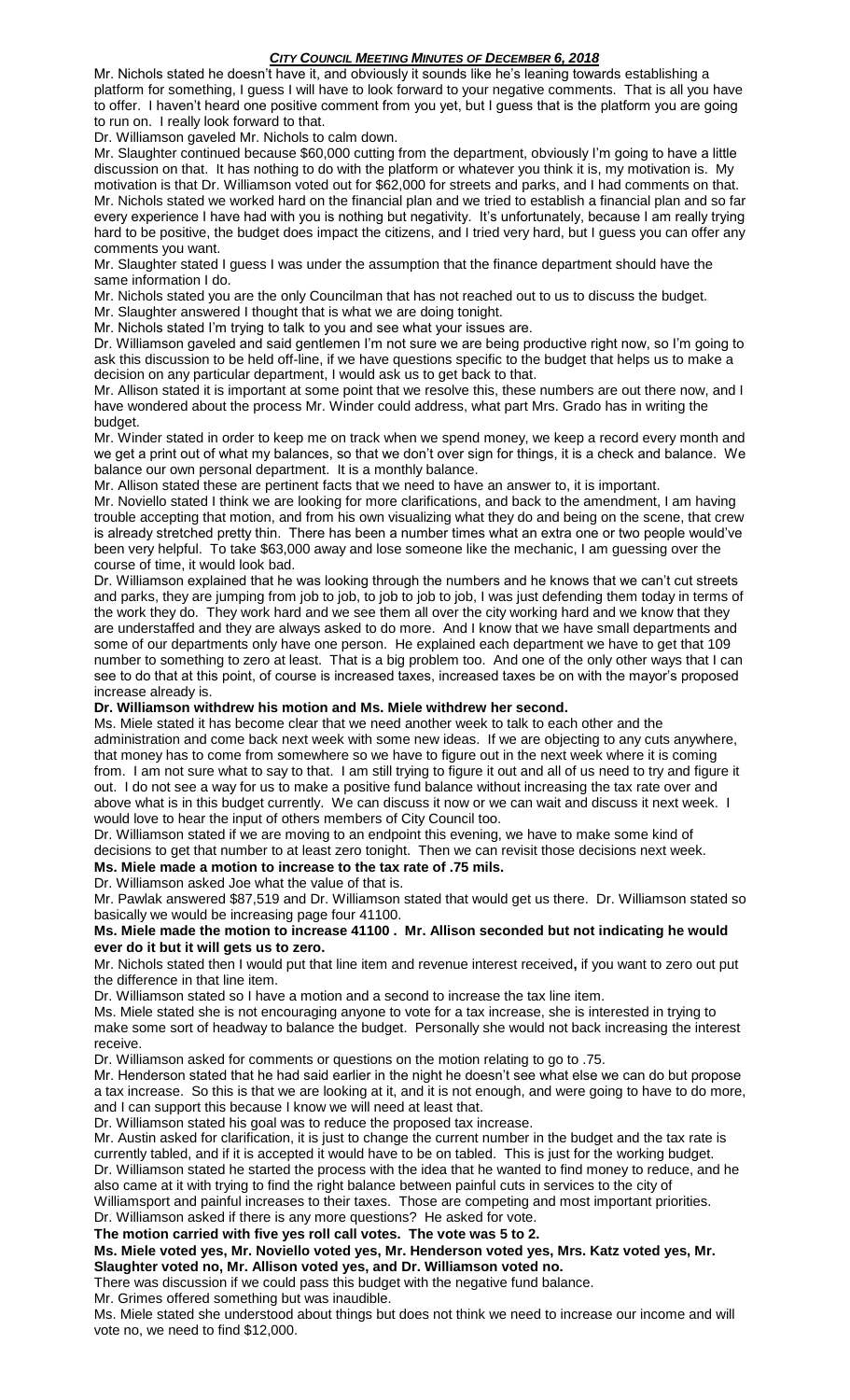**Dr. Williamson made a motion to reduce in legislative contingency, City Council, line item 41842 by \$15,000.**

Dr. Williamson stated we have set this money away for a variety of it issues coming up, and we cannot go into details of what that is satisfied and connected for.

**Mr. Noviello seconded it.**

Dr. Williamson asked for vote on the motion.

**Motion was carried with seven yes roll call votes. The vote was 7 to 0. All were in favor. Ms. Miele voted yes, Mr. Noviello voted yes, Mr. Henderson voted yes, Mrs. Katz voted yes, Mr. Slaughter voted yes, Mr. Allison voted yes, and Dr. Williamson voted yes**

Dr. Williamson asked if there was any more ideas before we close down the budget for tonight.

Mr. Henderson stated so the \$20,000 for the HR manuals, perhaps we can set that money aside, he also included maybe we could push off Shaw Place. He is just putting the ideas out.

Dr. Williamson asked the mayor if any of this was connected to labor work.

Mr. Pawlak stated, the HR manager will be here next meeting, if we could hold off and try to talk to her the next meeting.

Mayor Campana stated he appreciates everyone's patience, and tomorrow he will receive a check for \$27,000, and that should go to the bottom line, because Mr. Poorman is coming in with a check for \$25,000 and \$7500 will go to Shaw Place and the remaining amount he is advocating for the pavilion for Brandon Park because there's no place for the kids that are in summer camp to protect themselves from the sun. The objective is, I am a requesting an ERC meeting to discuss that check that we are receiving and also with the legacy fun.

Mr. Allison asked, next Tuesday?

Ms. Miele stated we will have a finance meeting that day, and there is public works and public safety. And if for some reason one of those two might meet there might be a conflict.

Mayor Campana stated so if you want to make that motion I am positive he is coming tomorrow.

Dr. Williamson stated it sounds like that will be a revenue line, so with that be revenue in 2018 or 2019? Mayor Campana's stated we can cash it whenever we want it.

Mr. Pawlak stated in 2018 as revenue.

Dr. Williamson stated so we could eliminate that from the 2019 budget. From the budgetary standpoint we could improve the fund balance to 7500.

Mr. Henderson stated let's do it now while it's fresh in our mind, let's budget it right here and drop it to the budget line. **Mr. Henderson made the motion on page 20, line76050, that would be zero out and reduced to zero. Mr. Miele seconded the motion.**

**Motion was carried with seven yes roll call votes. The vote was 7 to 0. All were in favor. Ms. Miele voted yes, Mr. Noviello voted yes, Mr. Henderson voted yes, Mrs. Katz voted yes, Mr. Slaughter voted yes, Mr. Allison voted yes, and Dr. Williamson voted yes**

Dr. Williamson asked if there were any more comments.

Mrs. Katz stated, again this is a small item, but under the controller, there is training for \$300, have they ever used it?

Mr. Pawlak stated they don't use it.

**Ms. Katz made a motion to reduce the line item 79530 to zero, (\$300). Mr. Henderson seconded it.** Dr. Williamson asked for comments or questions.

**Motion was carried with six yes roll call votes. The vote was six to 0. .**

**Ms. Miele voted yes, Mr. Noviello voted abstained, Mr. Henderson voted yes, Mrs. Katz voted yes, Mr. Slaughter voted yes, Mr. Allison voted yes, and Dr. Williamson voted yes**

Dr. Williamson asked for vote on the ordinance in first reading.

**Motion was carried with six yes roll call votes. The vote was 6 to 1. All were in favor. Ms. Miele voted yes, Mr. Noviello voted yes, Mr. Henderson voted yes, Mrs. Katz voted yes, Mr. Slaughter voted no, Mr. Allison voted yes, and Dr. Williamson voted yes**

**Ordinance of the City of Williamsport, County of Lycoming, & Commonwealth of PA Fixing the Tax Rate for 2019 (first reading) TABLED EARLIER IN EVENING**

**Dr. Williamson made a motion to remove this ordinance from the table. Ms. Miele seconded it. Motion was carried with seven yes roll call votes. The vote was 7 to 0. All were in favor.**

**Ms. Miele voted yes, Mr. Noviello voted yes, Mr. Henderson voted yes, Mrs. Katz voted yes, Mr. Slaughter voted yes, Mr. Allison voted yes, and Dr. Williamson voted yes.**

**Ms. Miele made a motion to increase the tax rate to 15.47 mils. Mr. Henderson seconded it.** Dr. Williamson asked for a vote on the ordinance in first reading.

**The ordinance was carried in first reading with five yes roll call votes. The vote was 5 to 2. Ms. Miele voted yes, Mr. Noviello voted yes, Mr. Henderson voted yes, Mrs. Katz voted yes, Mr. Slaughter voted no, Mr. Allison voted yes, and Dr. Williamson voted no.**

#### **Resolution #8828 Resolution – Real Estate Penalty Exoneration**

The City Clerk read the resolution.

Dr. Williamson asked for a motion to adopt this resolution.

**Mr. Henderson made the motion and it was seconded by Mr. Allison.**

Mr. Grimes stated this is a resolution to exonerate \$118.79 from the tax bill of Linda Hakes, of High Street. Dr. Williamson stated we received information about this prior so city Council is had a chance to ask all the questions. He asked for vote on the resolution.

**The resolution was carried with seven yes roll call votes. The vote was 7 to 0. All were in favor. Ms. Miele voted yes, Mr. Noviello voted yes, Mr. Henderson voted yes, Mrs. Katz voted yes, Mr. Slaughter voted yes, Mr. Allison voted yes, and Dr. Williamson voted yes**

# **Resolution #8829**

**Resolution Awarding the Trash Removal Contract for Years 2019 & 2020 for the City of Williamsport**

The City Clerk read the resolution.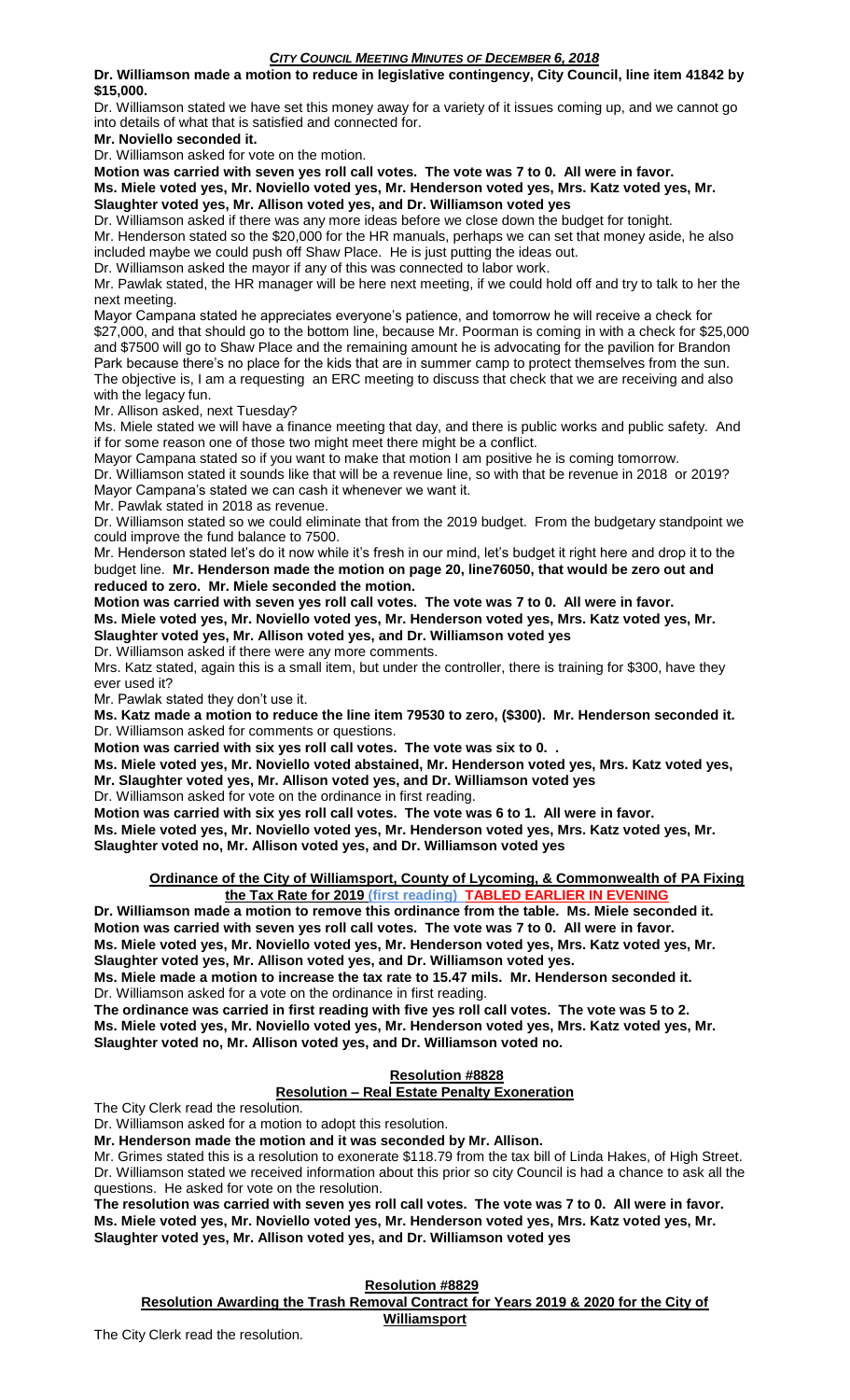Dr. Williamson asked for a motion to adopt this resolution.

**Mr. Allison made the motion and it was seconded by Mr. Henderson.**

Mr. Winder stated this resolution is to award a trash removal contract, and finance did add some language in there. The new language states that the unit cost per container the attached proposal schedule of prices for an estimated total of a cost of \$44,955.36 +10% contingency without further Council authorization. We added all the special events to this contract so it would make it better for budgeting reasons. We had two bidders, Fred Hamm and Bower Disposal. This year this is a two-year contract, as opposed to a one year contract. This was reviewed by finance.

Ms. Miele stated Finance did review this and forwarded it to the full body of Council with a positive recommendation. She did want to make note that the contract is two years this time and it does show us a significant amount of savings.

Dr. Williamson asked for a vote on the resolution.

**The resolution was carried with seven yes roll call votes. The vote was 7 to 0. All were in favor. Ms. Miele voted yes, Mr. Noviello voted yes, Mr. Henderson voted yes, Mrs. Katz voted yes, Mr. Slaughter voted yes, Mr. Allison voted yes, and Dr. Williamson voted yes**

Accept for filing

 Finance Committee Minutes 08/28/18 & 9/11/18 Public Safety Minutes 11/06/18 Controller's Report October 2018

Dr. Williamson asked for a motion to accept the minutes for filing.

**Mr. Allison made the motion and it was seconded by Mr. Henderson.**

**The minutes were carried with seven yes roll call votes. The vote was 7 to 0. All were in favor. Ms. Miele voted yes, Mr. Noviello voted yes, Mr. Henderson voted yes, Mrs. Katz voted yes, Mr. Slaughter voted yes, Mr. Allison voted yes, and Dr. Williamson voted yes**

Announcements

 The next regularly scheduled City Council meeting will be held on Thursday, December 13, 2018 at 7:30 PM, in City Hall Council Chambers.(**Enter through the police department at rear of building for meetings after 5:00 PM.)**

Upcoming Meetings:

| Monday, Dec. 10   |  | 12:00 PM Planning Commission          |
|-------------------|--|---------------------------------------|
|                   |  | 4:00 PM Recreation Commission         |
| Tuesday, Dec. 11  |  | 1:00 PM Finance Committee             |
|                   |  | 2:30 PM Public Works                  |
|                   |  | 3:30 PM Public Safety                 |
| Wednesday, Dec.12 |  | 11:30 AM Redevelopment Authority      |
|                   |  | 7:30 AM Leadership Lycoming (hosting) |
| Thursday, Dec. 13 |  | 7:30 PM City Council Meeting          |
|                   |  |                                       |

*Room]*

*[Meetings Held in Council Chambers Unless Otherwise Noted – [scr] = William Sechler Community* 

Adjournment

Dr. Williamson asked for comments or questions from members of Council.

Dr. Williamson asked for comments or questions from the administration.

Mayor Campana, said good morning.

Mr. Grimes stated he thinks that there some legitimate answers to some of the concerns that came up this evening about the budget. Unfortunately, this is not a criticism, but it is your first time going to the budget, and you did not quite understand, and we let some of our emotions and our personalities get the best of us instead of just explaining those. I hate to see you guys come to the next meeting to say you can't do anything because it hasn't been explained to you, so hopefully it will give you some things to look at over the next week. In the back of your budget book, there should be actual numbers, line item by line item, and actual year to date which is going to line up fairly close with what you got from streets and parks. That will not matching your budget will because that is estimated out through the end of the year. And certainly those numbers could be adjusted because we would rather be over rather than under because of the \$12,000 fund balance we have is gone. So I think there are some answers to those questions, and I think you can get those numbers from finance as where we are at line item by line item. So I think there some place to get you there to the next meeting. Nobody's trying to full anybody, nobody is trying to take advantage of you, it is just a process that can be sometimes complicated understand.

Janice Frank, City Clerk told Mr. Allison that we do not have an ERC scheduled for the end of the year and she offered to advertise it for him.

Ms. Miele stated since the Finance agenda might be fairly small, so maybe we could just bring it to finance rather than advertise it.

Mayor Campana stated will the other reason is three gentlemen approached me today and they want to have dialogue with city Council in regards to the expanded CBD on the western side of the city. I felt it would be appropriate because the other discussions took place in ERC, he felt it would be appropriate to have it there. So they went to come in and talk about it,

Dr. Williamson stated if it was the one issue I do agree with you but in some ways is clearly an ERC. There was additional discussion how these gentlemen's properties were not included in the new area. Mayor Campana invited them to the staff meeting today and stated that we want to fill up as many vacant properties as possible. The treasurer told him it so he did get new businesses, and live in the city so they pay into the wage tax.

Mr. Allison asked if they spoke to Mr. Knarr yet?